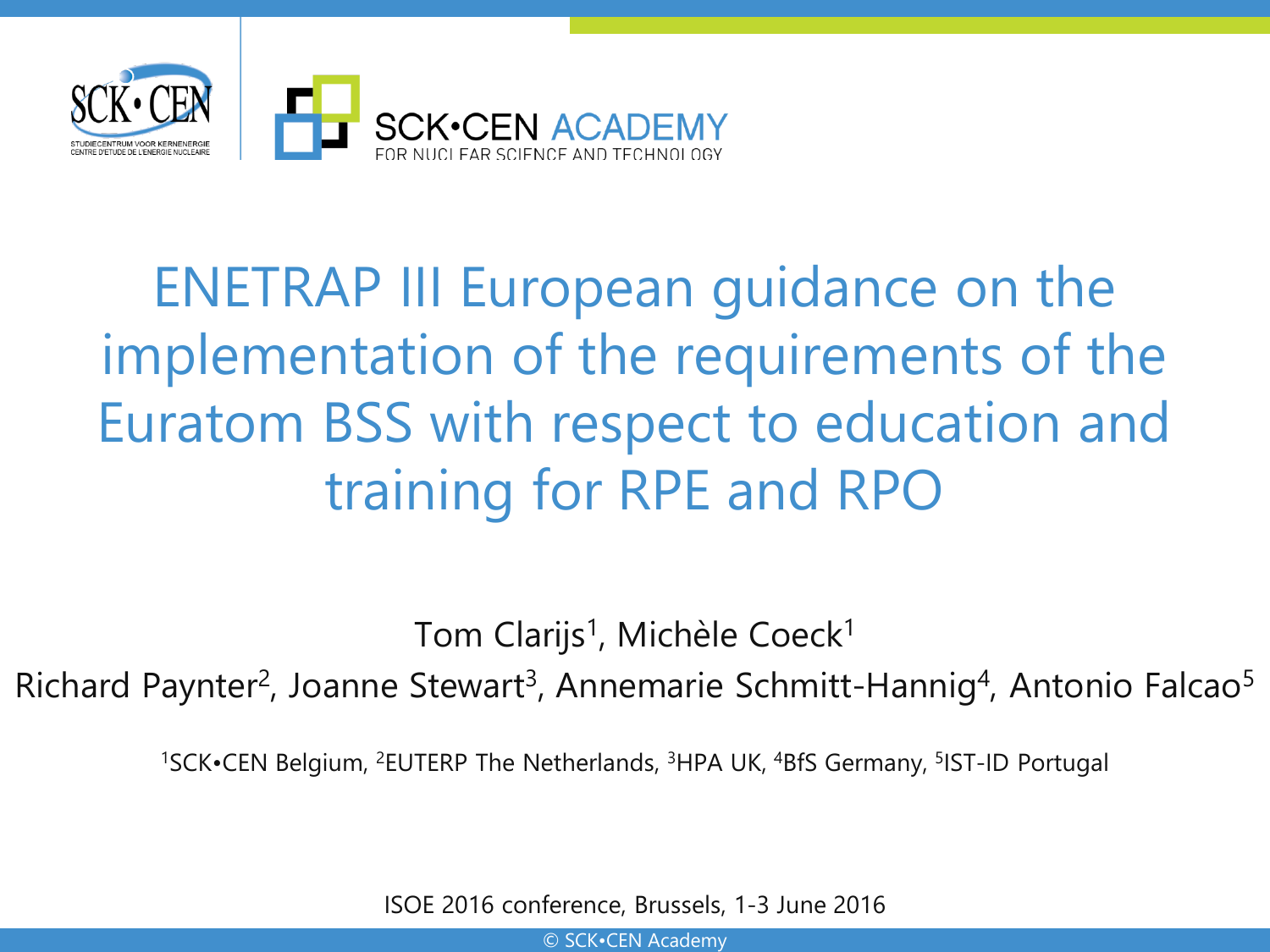### ENETRAP III



2



 European Network on Education and Training in Radiation Protection

- 7FP coordination action in Fission-2012-5.1.1: Euratom Fission Training Schemes (EFTS) in 'Nuclear Fission, Safety and Radiation Protection' (ref.nr. 605159)
- "Follow-up" of ENETRAP 6FP, ENETRAP II 7FP
- Started June 2014
- Key words: training of RPE and RPO, policy development, mutual recognition, cross-border mobility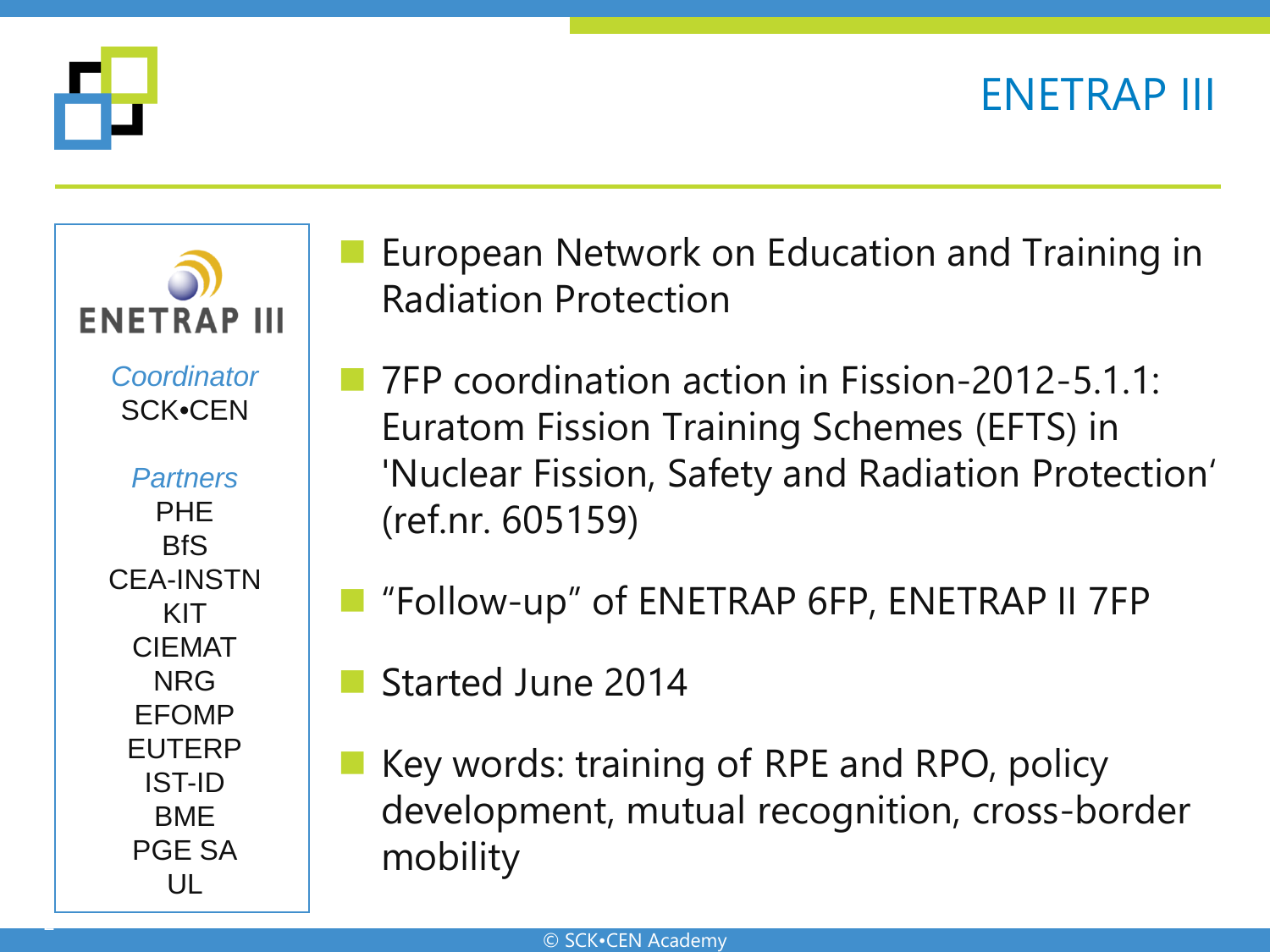

#### ENETRAP III | 2014-2018 schematic overview



© SCK•CEN Academy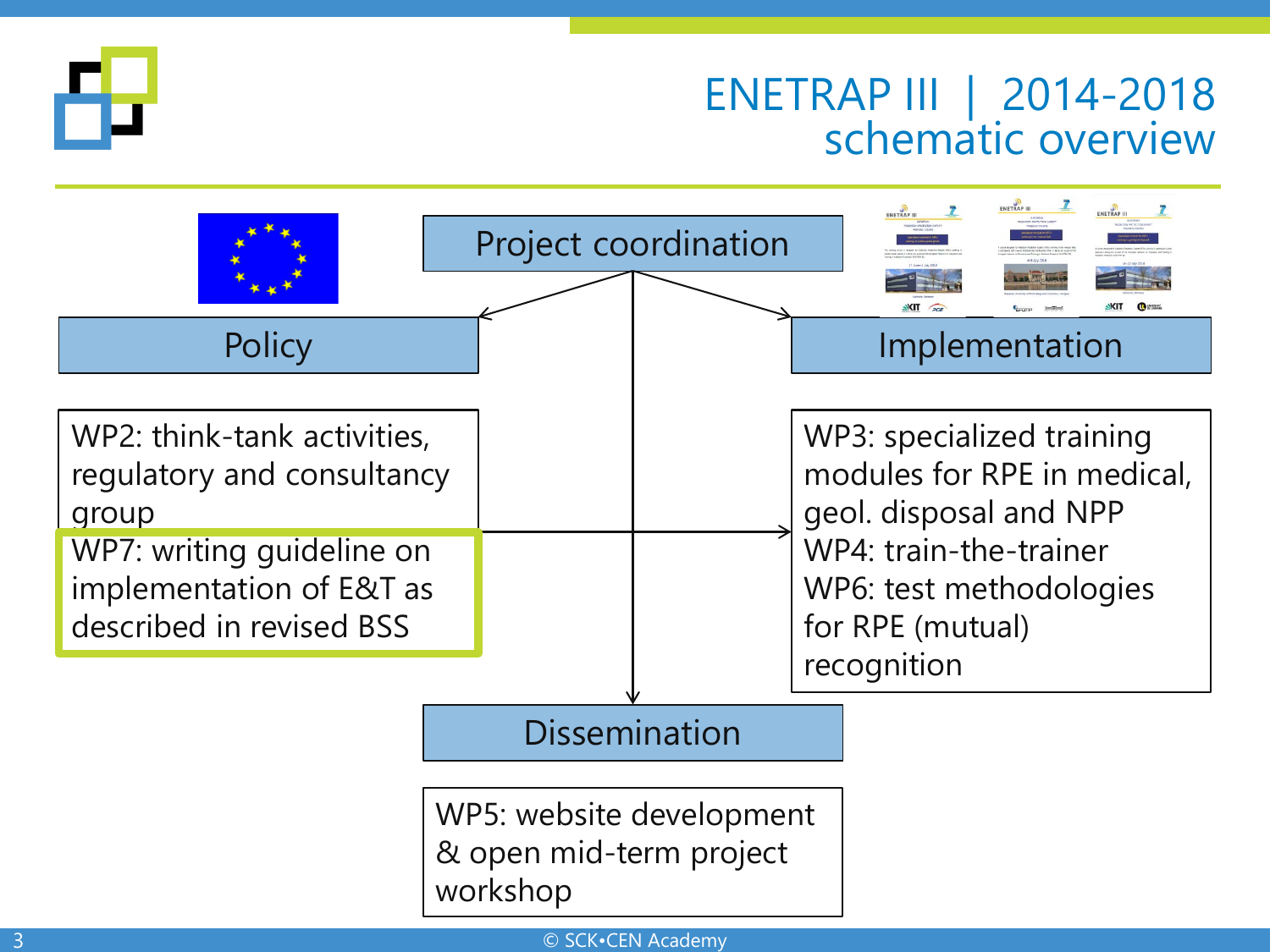

## WP7 background

- EU requirements may appear quite clear, however: varying approaches in implementation on the national level
- Work in ENETRAP and ENETRAP II projects on RPE + RPO
	- Results: presented and discussed in EUTERP Workshops
	- Input: concepts of RPE and RPO in the revised Euratom BSS
- The Euratom BSS (2013/59/Euratom) specifies requirements for the Radiation Protection Expert (RPE) and for the Radiation Protection Officer (RPO).
- Member States must translate the goals and requirements into their national legislation before February 2018.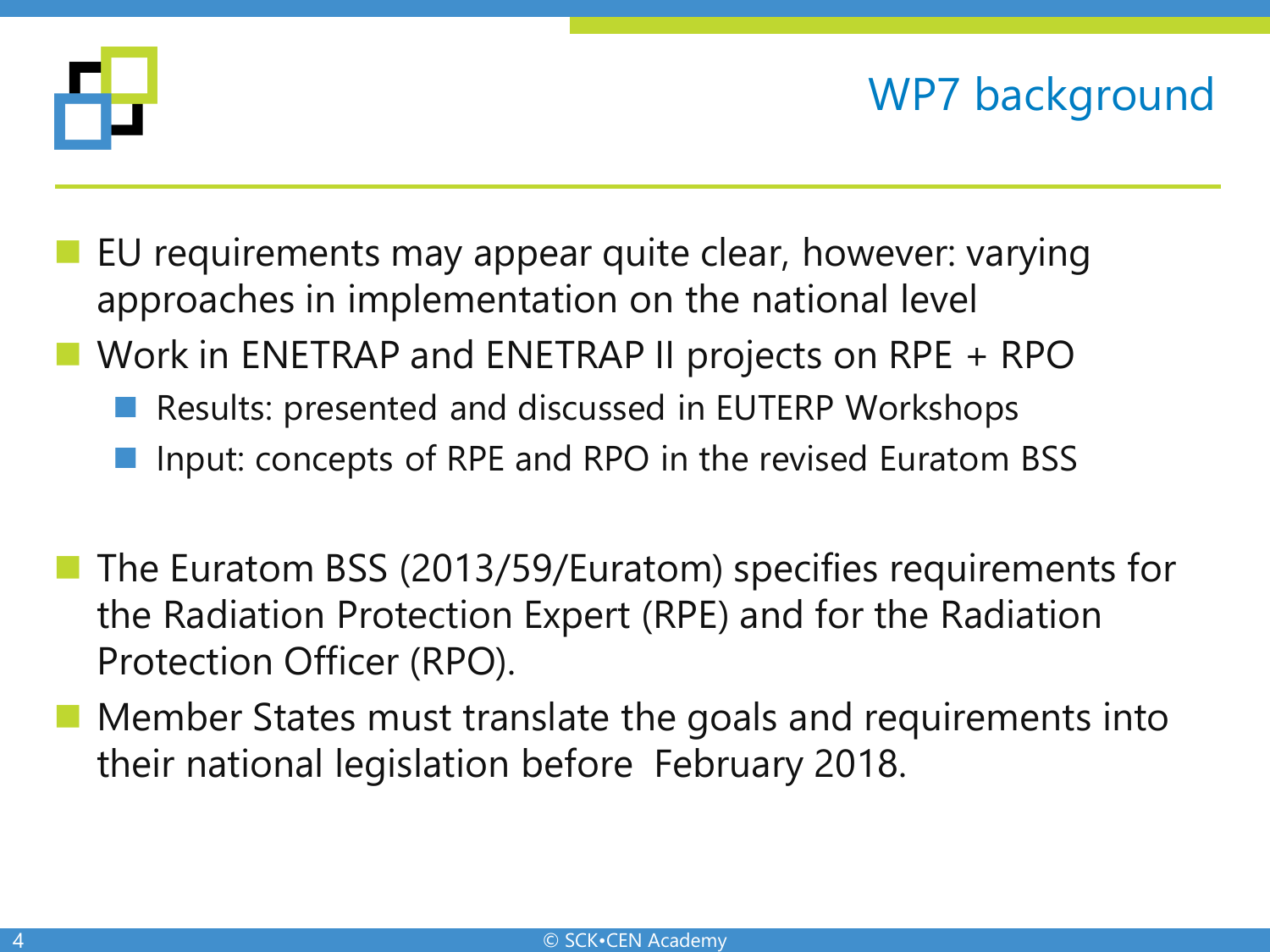

### WP7 other considerations

#### DG ENERGY

- Euratom BSS (2013)
- SET-Plan Roadmap E&T (Strategic Energy Technology, 2014)

#### DG Education & Culture

- **EXTED 2020 (Strategic framework for European cooperation in education** and training, 2009)
- EQF/ECVET (European Qualification System; European Credit System for Vocational Education and Training, 2008/2009)
- DG Research and Innovation
	- Euratom FP7 and H2020 projects
- HERCA TG E&T (2013)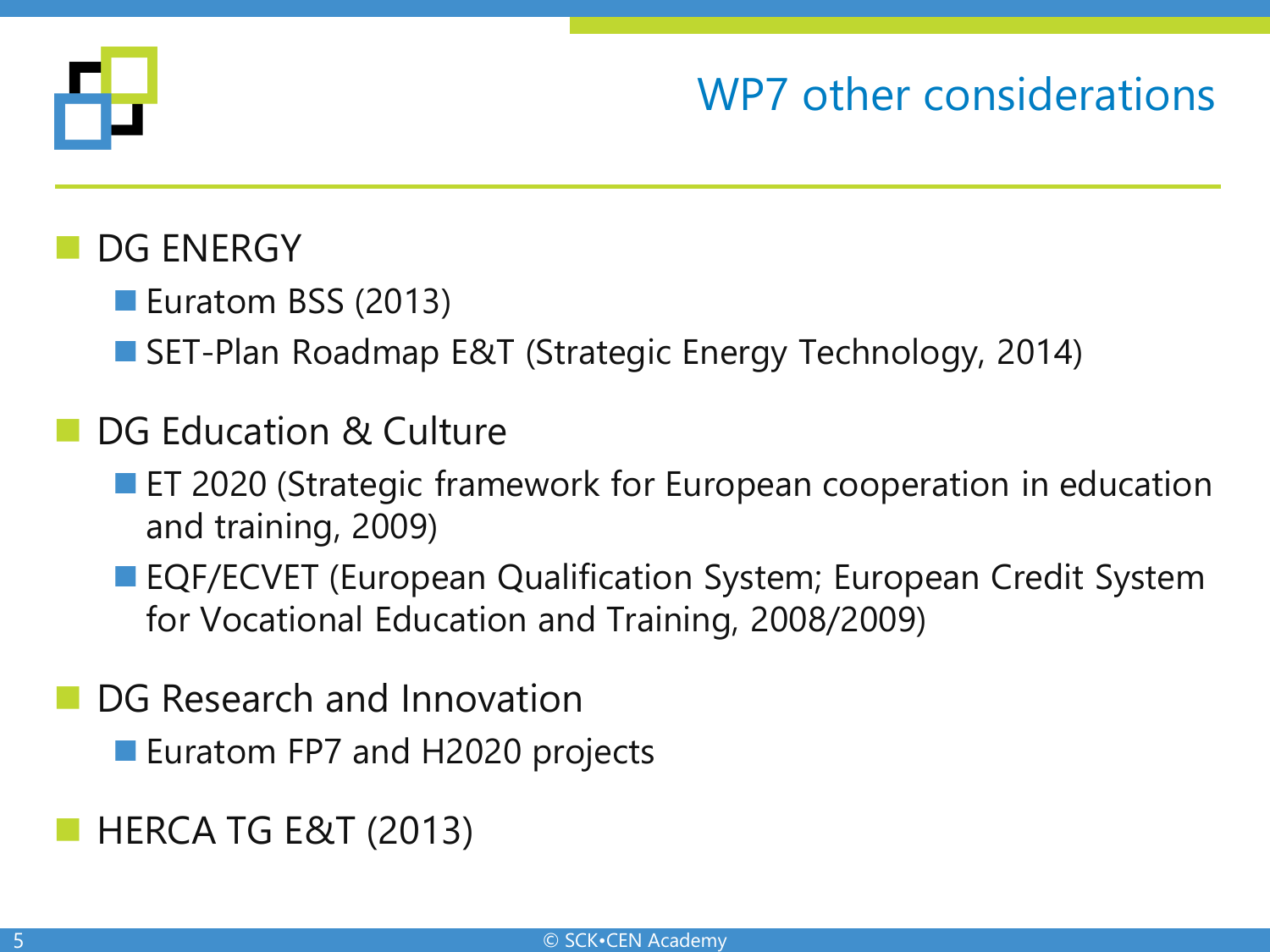

Development of the document involvement of stakeholder

Drafted by WP7 members: BfS, EUTERP, HPA, SCK•CEN, IST-ID

- WP 7 Meeting on 24 September 2014 in Brussels Documents (BSS requirements, RP 174  $+$  175, results of the activities of the HERCA Task Force on E&T) were reviewed
- WP 7 Meeting on 12/13 February 2015 in Munich ■ Discussion of the first draft of the guidance document; document was sent to HERCA in May 2015
- HERCA Workshop RPE-RPO on 6-8 July 2015 in Paris
- EUTERP Workshop, 30 Sep 2 Oct 2015 in Athens
- => Comments included, text consolidated, submission of the Guidance Document to EC RTD as ENETRAP III Deliverable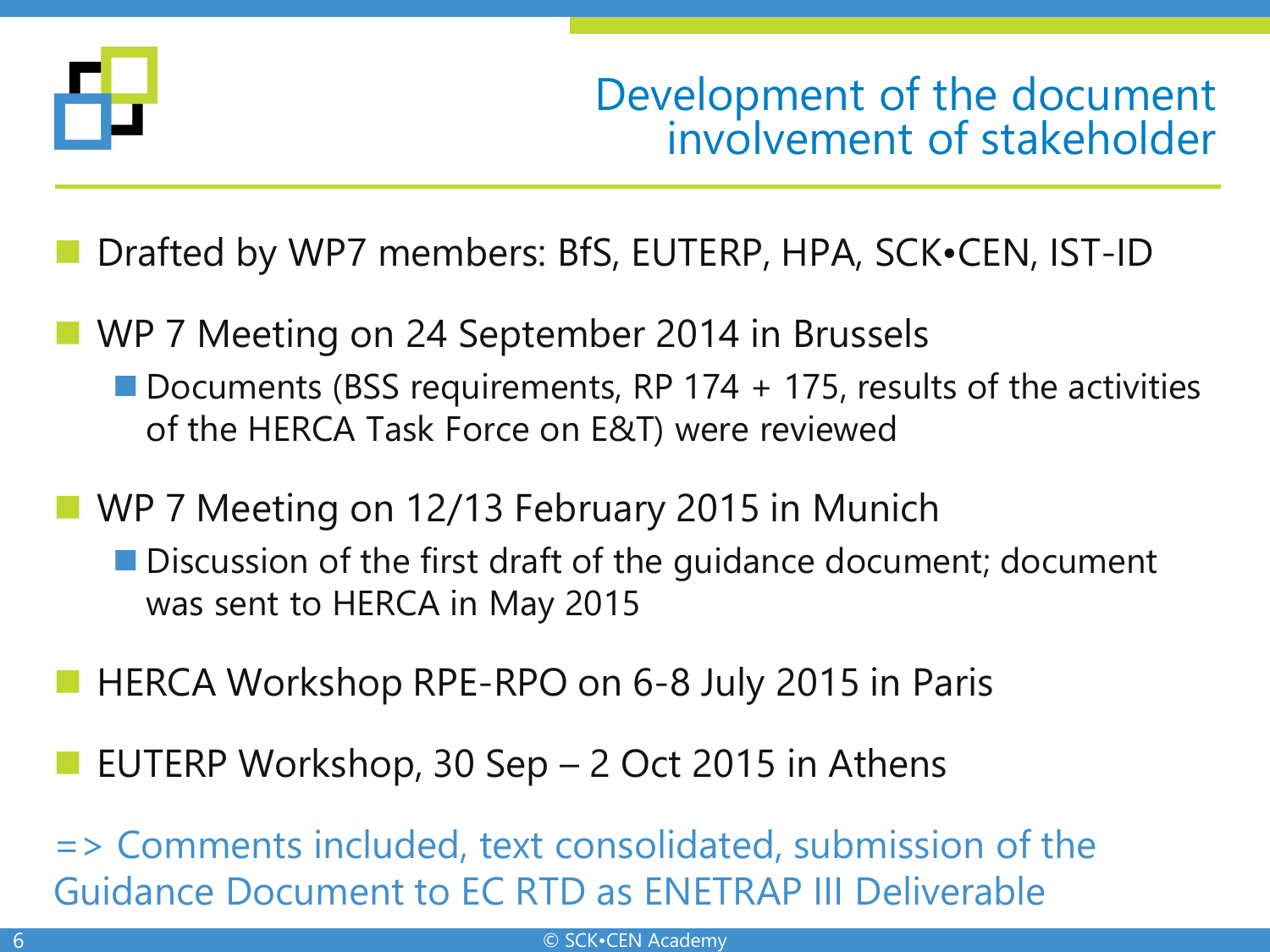

Development of the document involvement of stakeholder

- Also comments of DG ENER are included
- Next step: Art. 31 Group of Experts Meeting, May/June 2016
- => Aim: guidance to be published in the Radiation Protection Series of the EC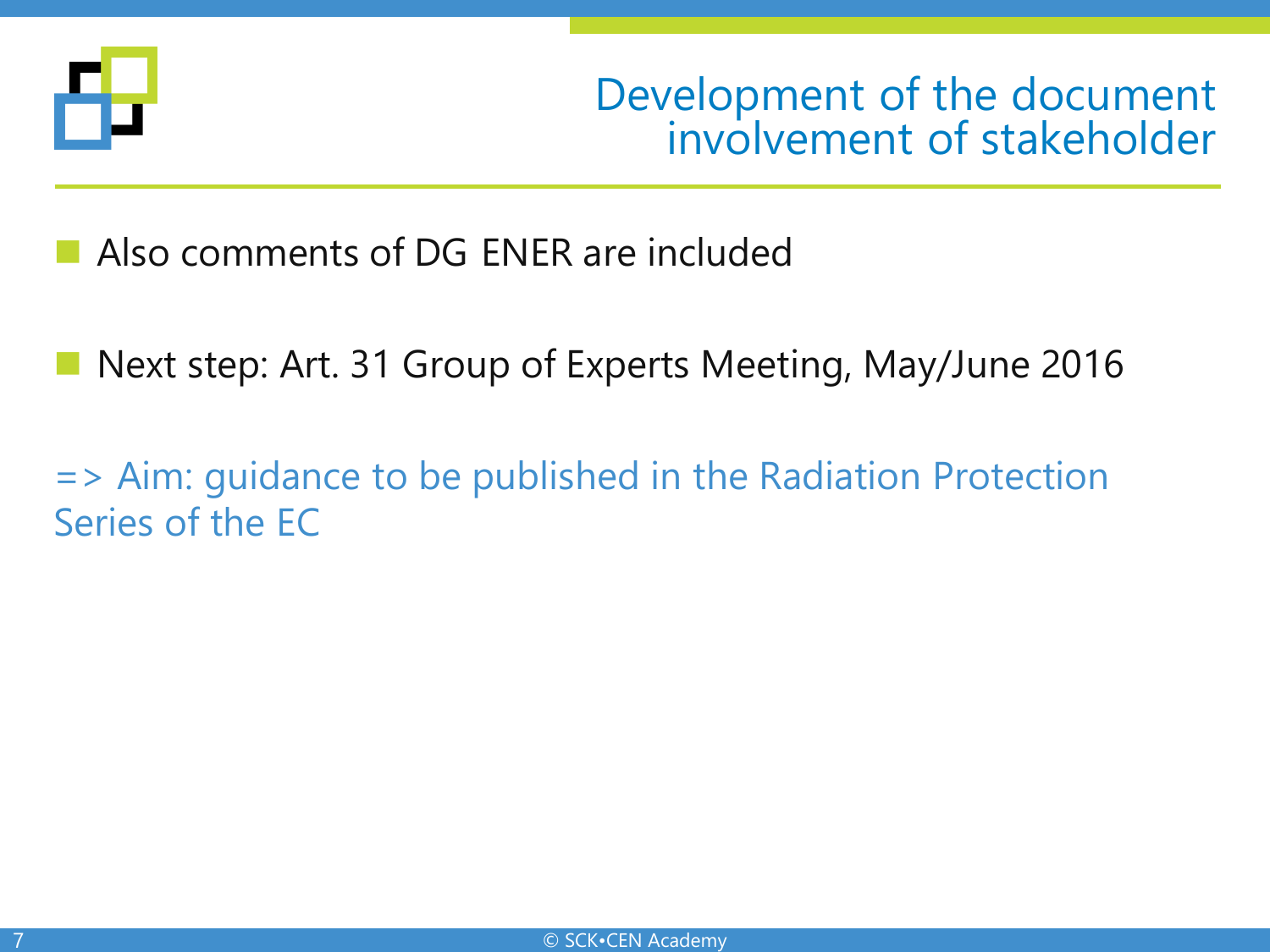



 Title: European Guidance on the Implementation of the Requirements of the Euratom BSS with respect to RPE and RPO

#### Scope:

- **Perovides guidance to regulatory authorities and professional bodies** on the roles of the RPE and RPO, as defined in the BSS
- specifies the knowledge, competencies and practical skills of RPEs and RPOs for the effective implementation of their roles
- **E** specifies the core training requirements for RPEs and RPOs
- $\blacksquare$  describes a process for the national recognition of RPEs
- **Perovides guidance on the development of mutual recognition** processes between Member States.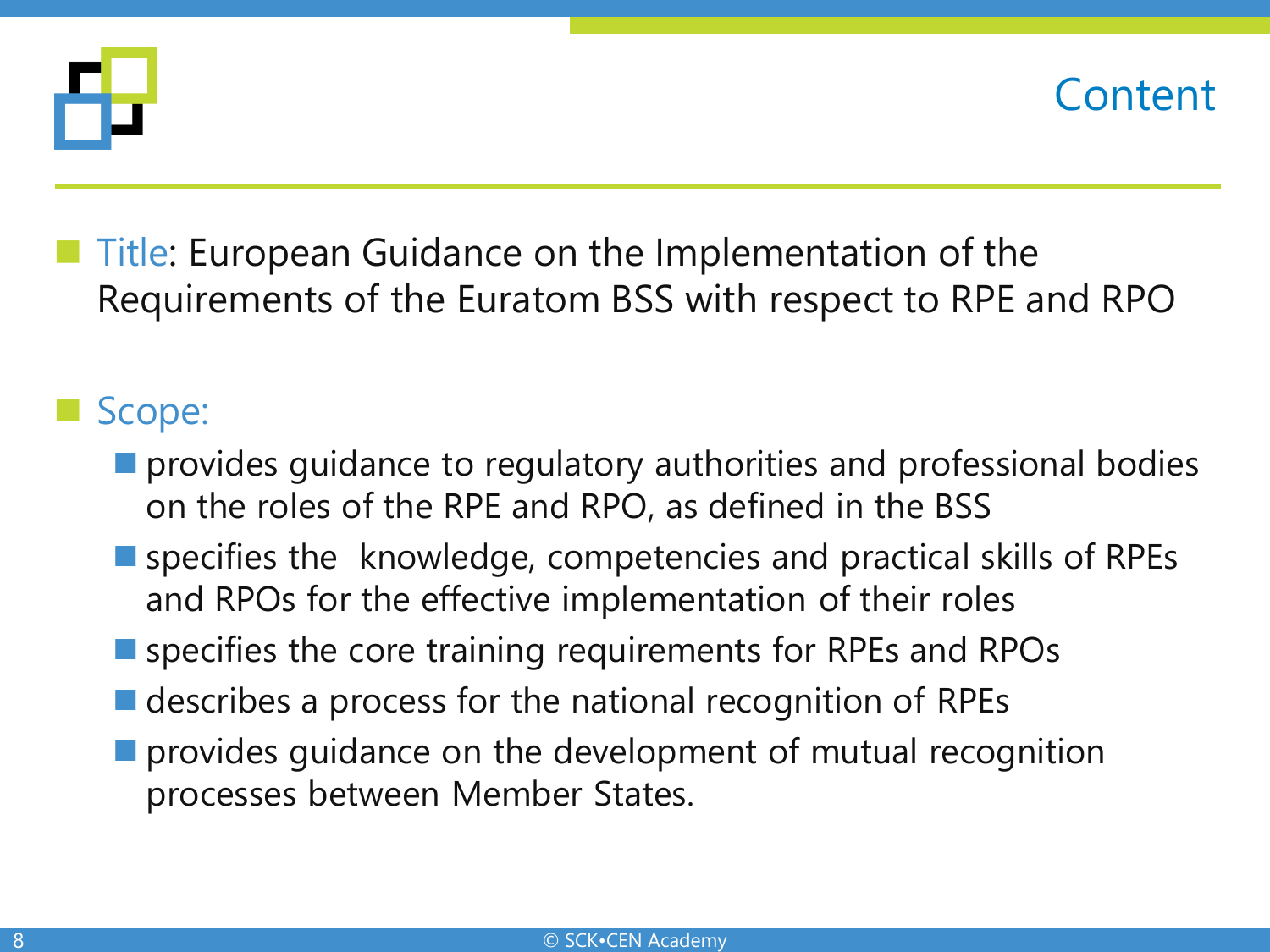



- **2. Overview of the Euratom BSS Requirements for RPE and RPO**
- 2.1 Role, functions and duties of the Radiation Protection Expert (RPE)
- 2.1.1 Competence
- 2.1.2 Suitability
- 2.2 Role, functions and duties of the Radiation Protection Officer (RPO)
- 2.2.1 RPO competence and suitability
- 2.2.2 RPO recognition and appointment
- 2.3 Interactions between the RPE and other professionals in RP
- 2.4 Requirements for education and training for RPE and RPO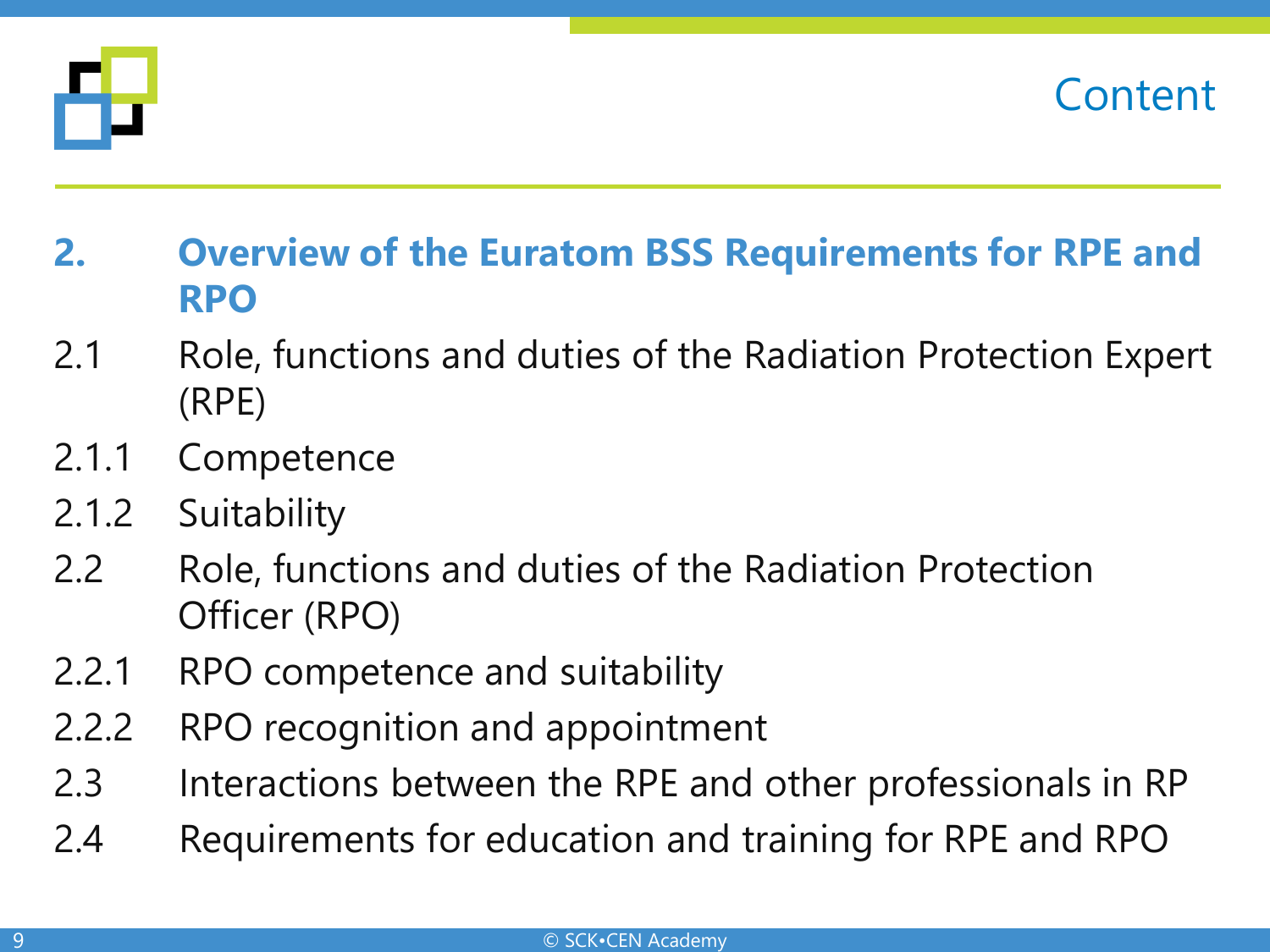



#### **3. The Radiation Protection Expert (RPE)**

- 3.1 The activities of the RPE *(Table 1: Advice expected from the RPE (topics for advice and associated activities))*
- 3.2 RPE development: core competence *(Table 2: Basic requirements for core competence)*
- 3.2.1 Education
- 3.2.2 Training and development *(Table 3: Required Skills and competencies for the RPE (for each topic for advice))*
- 3.2.3 Work/operational experience / on-the-job training
- 3.3 Arrangements for RPE recognition
- 3.3.1 Establishment of an RPE recognition scheme/framework
- 3.3.2 Routine Operation *(Table 4: Evidence of competence), (Table 5: Examples of suitable evidence)*
- 3.4 Transferability/acceptance of RPE status between Member States *(Table 6: Aspects to be addressed in accepting RPE Status in other MS)*
- 3.4.1 Criteria for mutual recognition
- 3.5 Mechanism for mutual recognition
- 3.6 European Qualification arrangements *(Table 7: Descriptors defining EQF levels)*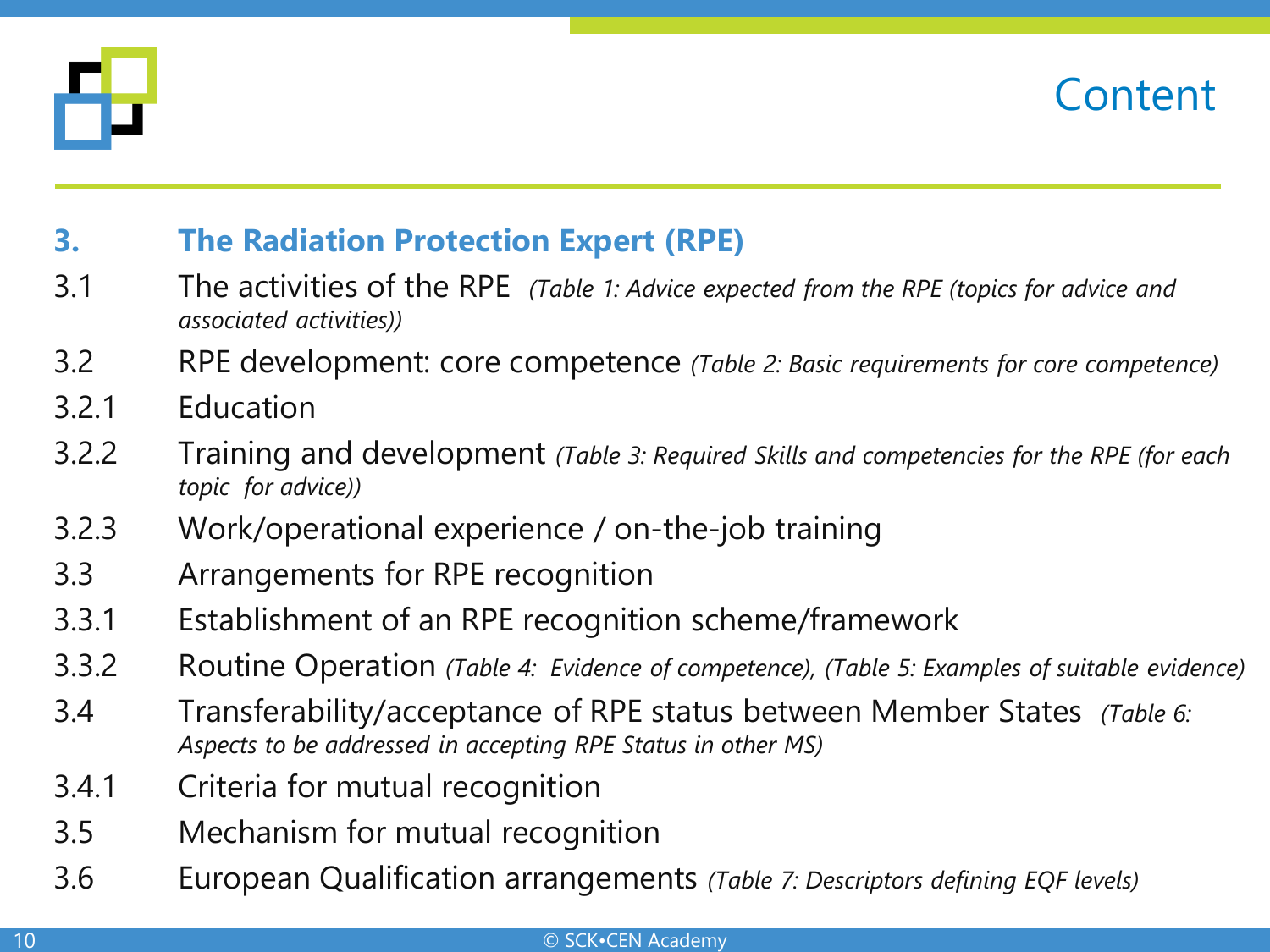



#### **4 The Radiation Protection Officer (RPO)**

- 4.1 The duties of the RPO *(Table 8: Primary duties of the RPO)*
- 4.2 Core competence requirements *(Table 9 and 10: Core learning outcomes for RPO)*
- 4.3 Educational requirements
- 4.4 Training requirements
- 4.5 Work experience required
- 4.6 Further requirements
- 4.7 Assessment of competence
- 4.8 Maintenance of competence
- 4.9 Recognition and appointment
- 4.10 Mechanism for mutual recognition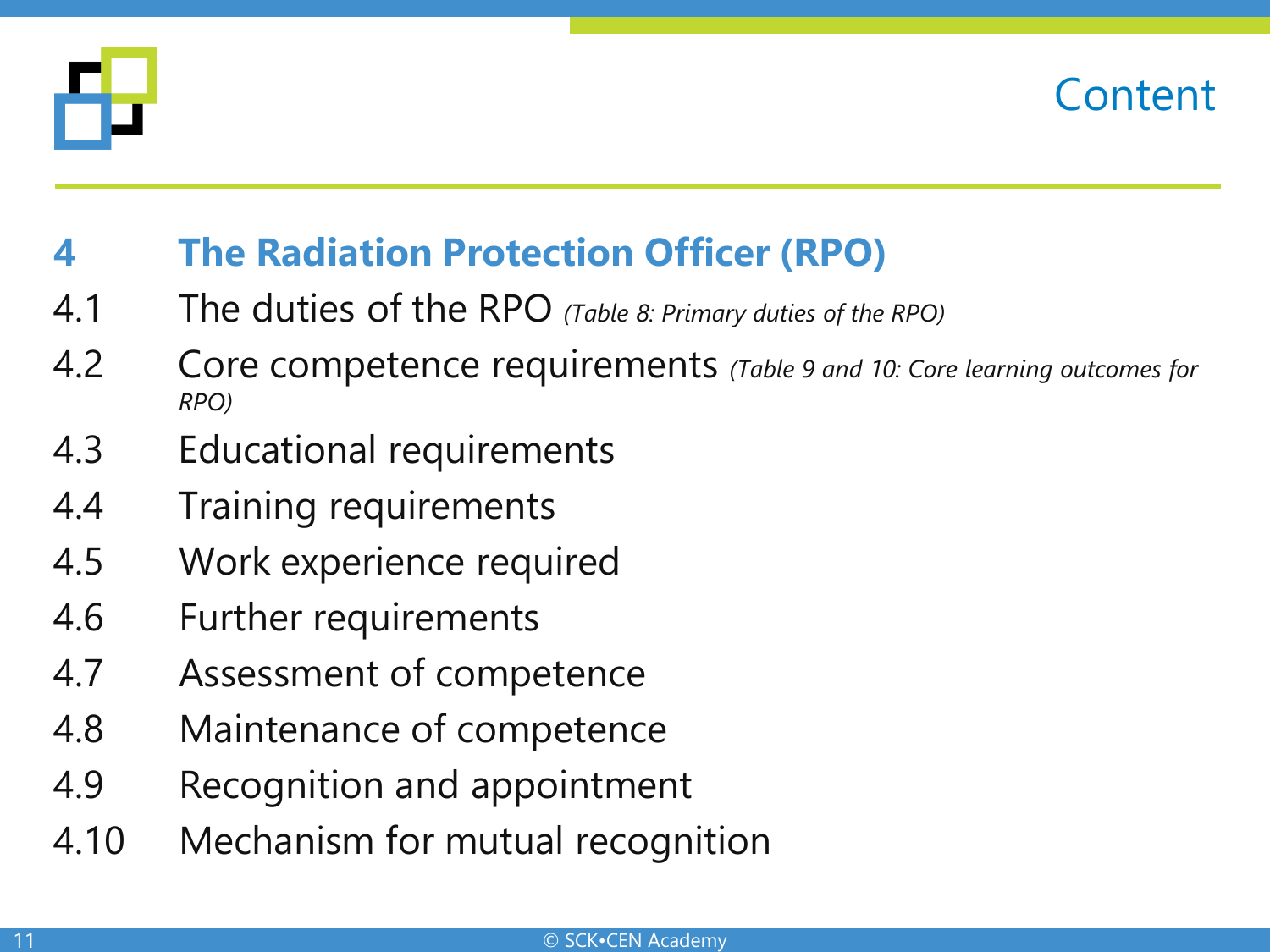

**Conclusion** 

- WP7 guidance document = tool for Member States
- Gives a basis for further development of mutual recognition (WP6)
- Follow-up of use and implementation in
	- ENETRAP III dissemination workshop 2016 edition during RPW2016 in Oxford, September 20 2016
	- **ETRAP international conference, May 2017 in Valencia**
	- European IRPA E&T session / EUTERP Workshop 2018